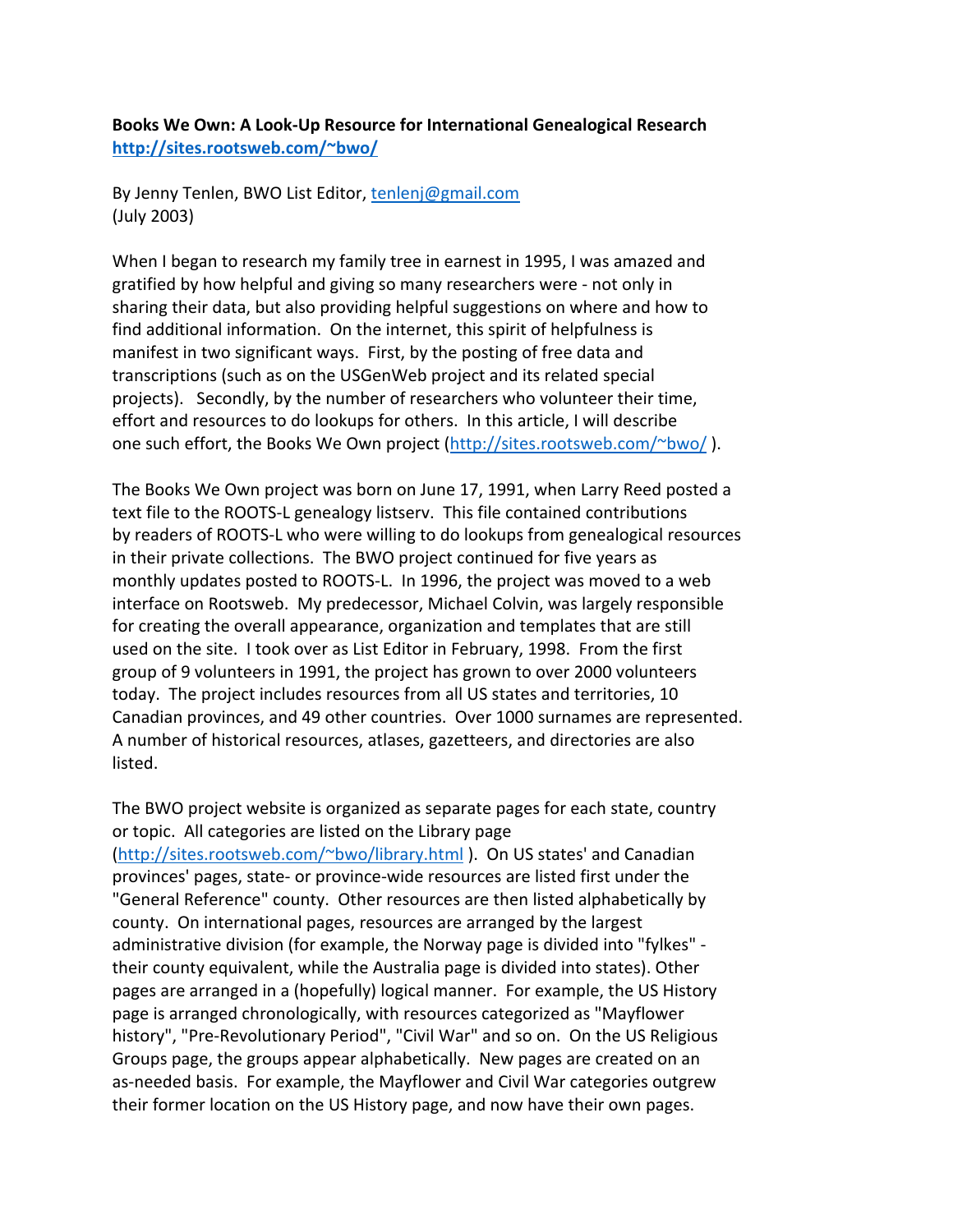When a volunteer joins the project, they are assigned an "Owner's Code". This code is generally their initials, often followed by a number. Every listing ends with the owner's code, which is hyperlinked to the Lookup Request Form for that volunteer.

Making a lookup request is a simple process:

- 1. Locate a resource, either through the search engine (posted at the bottom of all BWO pages) or by browsing the Library.
- 2. Click on the owner's code at the end of the listing to be taken to the Lookup Request Form.
- 3. Follow the volunteer's instructions on placing a lookup request.

Here are a few tips for ensuring a successful request (additional tips are available at http://sites.rootsweb.com/~bwo/tips.html ):

- 1. Read the directions! Important tips and instructions for making a request are at the top of every lookup request form. In addition, many volunteers have special instructions related to their resources. These instructions will be listed immediately after their contact information on the form. Please read these instructions -- they are there to help both you and the volunteer.
- 2. Be specific about your request -- volunteers generally won't answer requests to find "all SMITHS" in a book. Requests are limited to three specific names (unless otherwise noted). If you need information on "John SMITH," include any information you have to help the volunteer distinguish between multiple John SMITHs, such as birth/death dates or spouse's name. (I have one book that lists 15 Samuel McAFEEs and only one has a middle initial.)
- 3. Very important: Make sure your e-mail address is entered correctly. It can be frustrating for a volunteer to spend 15 minutes typing out a biography of your ancestor, only to hit "reply" and have the returned "undeliverable."
- 4. Most importantly, please acknowledge the efforts of volunteers after they have replied to a request. Even if they were unable to find the requested information, they still put some time and effort into searching for you. It makes my day when I can help someone and when they reply with a "thank you."

For both requestors and potential volunteers, please keep in mind that US Copyright Laws can restrict the types of lookups that can be done. For books